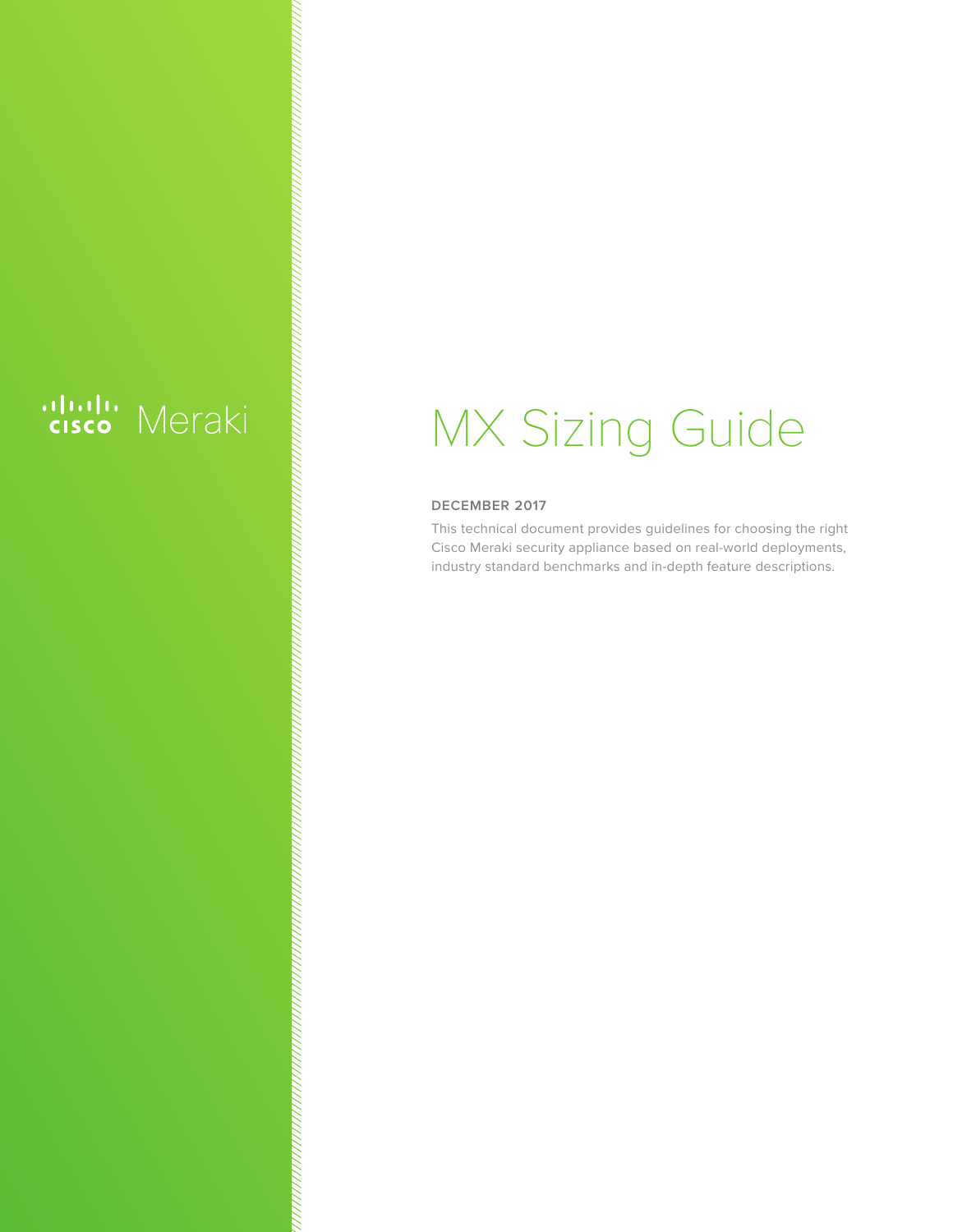### Overview

Cisco Meraki MX Security Appliances are Unified Threat Management (UTM) products. UTM products offer multiple security features in a simple-to-deploy, consolidated form factor. Given the number of security features that can be deployed in any given MX, device performance will vary depending on the use-case. Choosing the right MX depends on the use-case and the deployment characteristics.

#### **This technical guide is designed to help answer the following questions:**

- How do I decide which MX model I need?
- Which features should I turn on?
- How do MX models compare against the competition?

#### **Choosing the right hardware**

Cisco Meraki MX products come in 6 models. The chart below outlines MX hardware properties for each model:

|                           | <b>MX64</b>  | <b>MX64W</b> | <b>MX65</b>  | <b>MX64W</b> | <b>MX84</b>  | <b>MX100</b> | <b>MX400</b>                 | <b>MX600</b>           |
|---------------------------|--------------|--------------|--------------|--------------|--------------|--------------|------------------------------|------------------------|
|                           |              |              |              |              |              |              | <b>Time 2.2. (1715 2222)</b> | <b>Barbara Barbara</b> |
| <b>Dual Wan Links</b>     | $\checkmark$ | $\checkmark$ | $\checkmark$ | $\checkmark$ | $\checkmark$ | $\checkmark$ | $\checkmark$                 | $\checkmark$           |
| 3G / 4G Failover          | $\checkmark$ | $\checkmark$ | $\checkmark$ | $\checkmark$ | $\checkmark$ | $\checkmark$ | $\checkmark$                 | $\checkmark$           |
| <b>Built-In Wireless</b>  |              | $\checkmark$ |              | $\checkmark$ |              |              |                              |                        |
| <b>Built-In PoE+</b>      |              |              | $\checkmark$ | $\checkmark$ |              |              |                              |                        |
| Hard Drive (TB)           |              |              |              |              | $\mathbf{1}$ | $\mathbf{1}$ | $\mathbf{1}$                 | $\overline{4}$         |
| <b>Fiber Connectivity</b> |              |              |              |              | <b>SFP</b>   | <b>SFP</b>   | SFP, SFP+                    | SFP, SFP+              |
| <b>Dual Power Supply</b>  |              |              |              |              |              |              | $\checkmark$                 | $\checkmark$           |
| <b>Form Factor</b>        | Desktop      | Desktop      | Desktop      | Desktop      | 1U           | 1U           | 1U                           | 2U                     |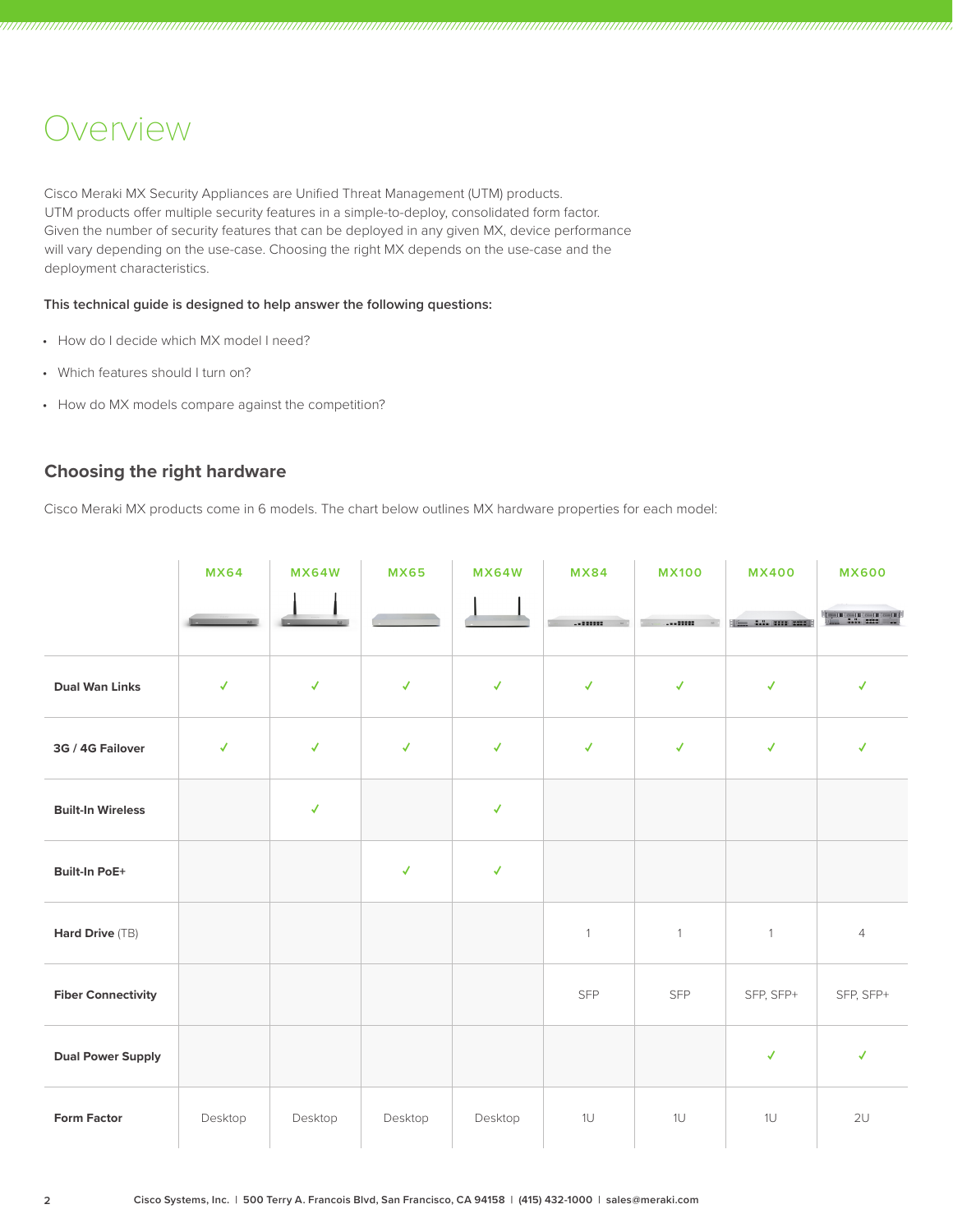## Network performance benchmarks

Industry standard benchmarks are designed to help you compare MX security appliances to firewalls from other vendors. These tests assume perfect network conditions with ideal traffic patterns. When measuring maximum throughput for a certain feature, all other features are disabled. Actual results in production networks will vary.

|                                                                   | MX64(W)  | MX65(W)  | <b>MX84</b> | <b>MX100</b> | <b>MX400</b> | <b>MX600</b> |
|-------------------------------------------------------------------|----------|----------|-------------|--------------|--------------|--------------|
| Max throughput with all security<br>features enabled              | 200 Mbps | 200 Mbps | 300 Mbps    | 650 Mbps     | 1 Gbps       | 1 Gbps       |
| Max Stateful (L3) firewall<br>throughput in passthrough mode      | 250 Mbps | 250 Mbps | 500 Mbps    | 750 Mbps     | 1 Gbps       | 1 Gbps       |
| Max Stateful (L3) firewall<br>throughput in NAT mode              | 200 Mbps | 200 Mbps | 500 Mbps    | 750 Mbps     | 1 Gbps       | 1 Gbps       |
| <b>Max connections</b>                                            | 100,000  | 100,000  | 250,000     | 500,000      | 1,000,000    | 2,000,000    |
| Max connections per second                                        | 5,000    | 5,000    | 8,000       | 12,000       | 30,000       | 30,000       |
| Max VPN throughput                                                | 100 Mbps | 100 Mbps | 250 Mbps    | 500 Mbps     | 1`Gbps       | 1 Gbps       |
| <b>Max concurrent VPN tunnels</b><br>(site-to-site or client VPN) | 50       | 50       | 100         | 250          | 1,000        | 5,000        |
| Max AV throughput                                                 | 250 Mbps | 250 Mbps | 500 Mbps    | 750 Mbps     | 1 Gbps       | 1 Gbps       |
| Max IDS throughput                                                | 200 Mbps | 200 Mbps | 300 Mbps    | 650 Mbps     | 1 Gbps       | 1 Gbps       |

\* The SD-WAN feature set for the MX includes active-active VPN, which creates VPN tunnels between peers on all available uplinks in order to make the most efficient possible use of available WAN bandwidth. A connection between two peers can therefore contain up to four tunnels, depending on the number of MX uplinks at each site. This should be taken into consideration when making VPN sizing decisions.

The maximum concurrent VPN tunnels are based on lab testing scenarios where no client traffic is transferring over the VPN tunnels.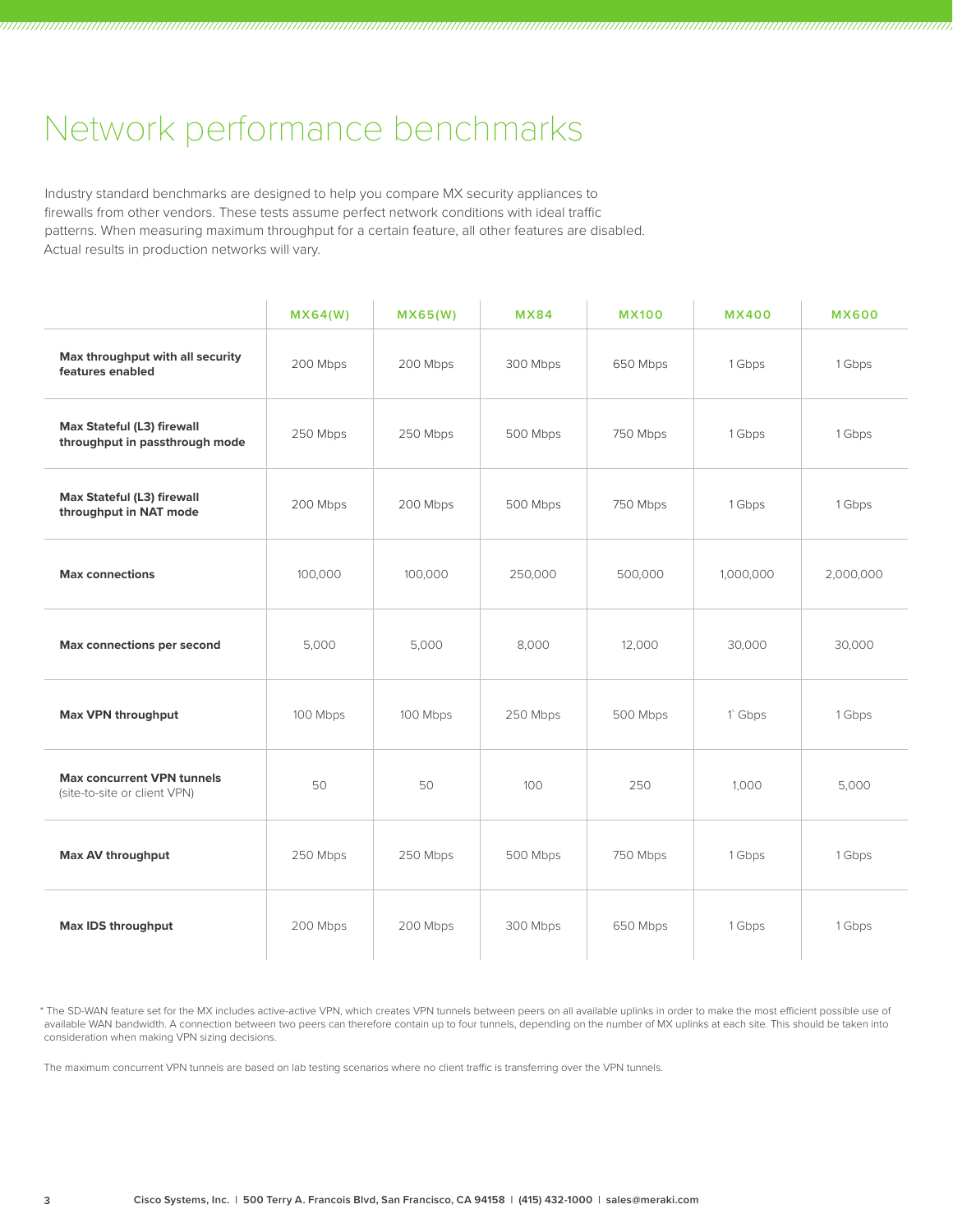# Features, benefits and performance impact

UTM products come with a variety of security and networking features. Understanding the benefits and tradeoffs of these features is crucial to getting the maximum security benefit without unnecessary performance degradation.

|                                         | <b>BENEFITS</b>                                                                                       | PERFORMANCE<br><b>IMPACT</b> | <b>RECOMMENDATIONS</b>                                                                                                                                                                                    |
|-----------------------------------------|-------------------------------------------------------------------------------------------------------|------------------------------|-----------------------------------------------------------------------------------------------------------------------------------------------------------------------------------------------------------|
| Anti-virus /<br>anti-phishing           | Provides flow based<br>protection for Web traffic<br>(port 80).                                       | High                         | Consider disabling for guest VLANs and using firewall rules to isolate<br>those VLANs. Also consider disabling AV/anti-phishing if you run a full<br>AV client on host devices.                           |
| <b>IDS / IPS</b>                        | Provides alerts / prevention<br>for suspicious network<br>traffic.                                    | High                         | Consider not sending IDS/IPS syslog data over VPN in low-bandwidth<br>networks.                                                                                                                           |
| <b>VPN</b>                              | Secure, encrypted traffic<br>between locations                                                        | Medium                       | Use split-tunnel VPN and deploy security services at the edge.                                                                                                                                            |
| Web caching                             | Accelerating access to Web<br>content by caching locally                                              | Medium                       | Ideal for repetitively accessing heavy multimedia content frequently<br>for low bandwidth networks. Not recommended for high bandwidth<br>networks. Please note that YouTube doesn't support web caching. |
| <b>Content filtering</b><br>(top sites) | Category based URL<br>filtering using locally<br>downloaded database                                  | Low                          | Choose this option if your priority is speed over coverage.                                                                                                                                               |
| <b>Content filtering</b><br>(full list) | Category based URL<br>filtering using the full<br>database hosted at<br>Brightcloud.com               | Medium                       | Choose this option if your priority is 100% coverage and security.<br>Web browsing will be slightly slower at the beginning but will improve<br>as more and more URL categories are cached.               |
| Web safe-search                         | Turning Google /<br>Bing safe-search option on                                                        | Low                          | Must be deployed in tandem with "disable encrypted search" option<br>to be effective.                                                                                                                     |
| <b>Blocking</b><br>encrypted<br>search  | Disabling Google / Bing<br>searches via https (port<br>443), allowing Web safe-<br>search enforcement | Low                          | Must be deployed in tandem with "Web safe-search" to be effective.<br>Requires a DNS setting modification, otherwise will also break<br>Google apps. Check Meraki knowledge base for further information. |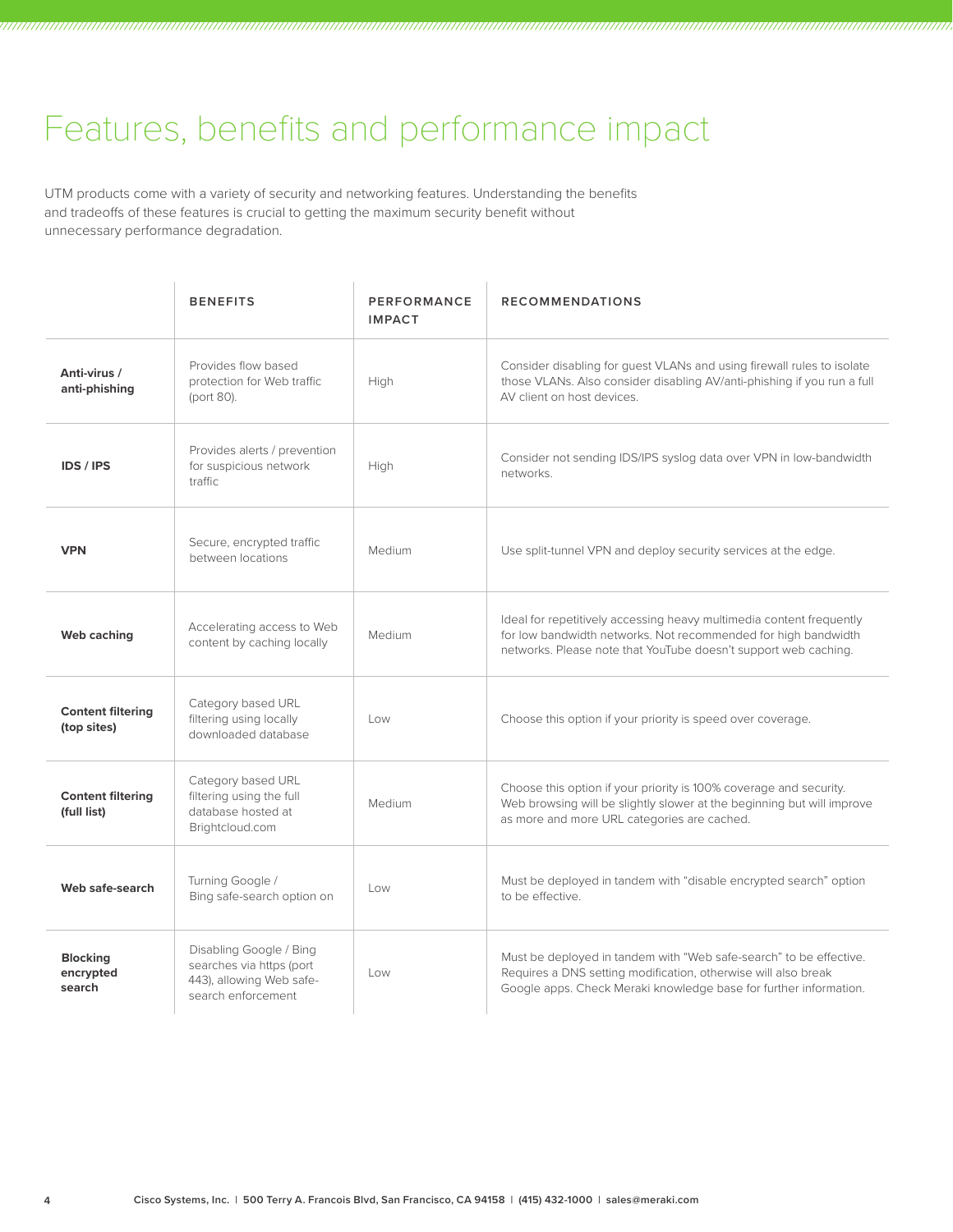# Real-world use cases

In this section, we'll cover the most common deployment use cases for the Meraki MX:

- **• "Everything on"**
- **• K-12 school with limited bandwidth**
- **• K-12 school with high bandwidth**
- **• College / higher education institution**
- **• Retail branch**
- **• Head-end concentrator for retail branches**

For each case, we'll articulate which features should be turned on and measure the maximum throughput achieved with each MX model.

#### **USE CASE: "Everything On"**

Often, administrators would like to know what network throughput would look like if they turned on all of the features of their MX security appliance (worst-case scenario). Please refer to the "Features, benefits, and the performance impact" table in this document when fine-tuning the firewall configuration to achieve maximum security without unnecessary performance degradation.



#### THROUGHPUT CONFIGURATION

|                     | MX64(W)  | MX65(W)  | MX84     | <b>MX100</b> | <b>MX400</b> | <b>MX600</b> |
|---------------------|----------|----------|----------|--------------|--------------|--------------|
| Max throughput      | 200 Mbps | 200 Mbps | 320 Mbps | 650 Mbps     | 1 Gbps       | 1 Gbps       |
| <b>Client count</b> | 50       | 50       | 200      | 500          | 2,000        | 10,000       |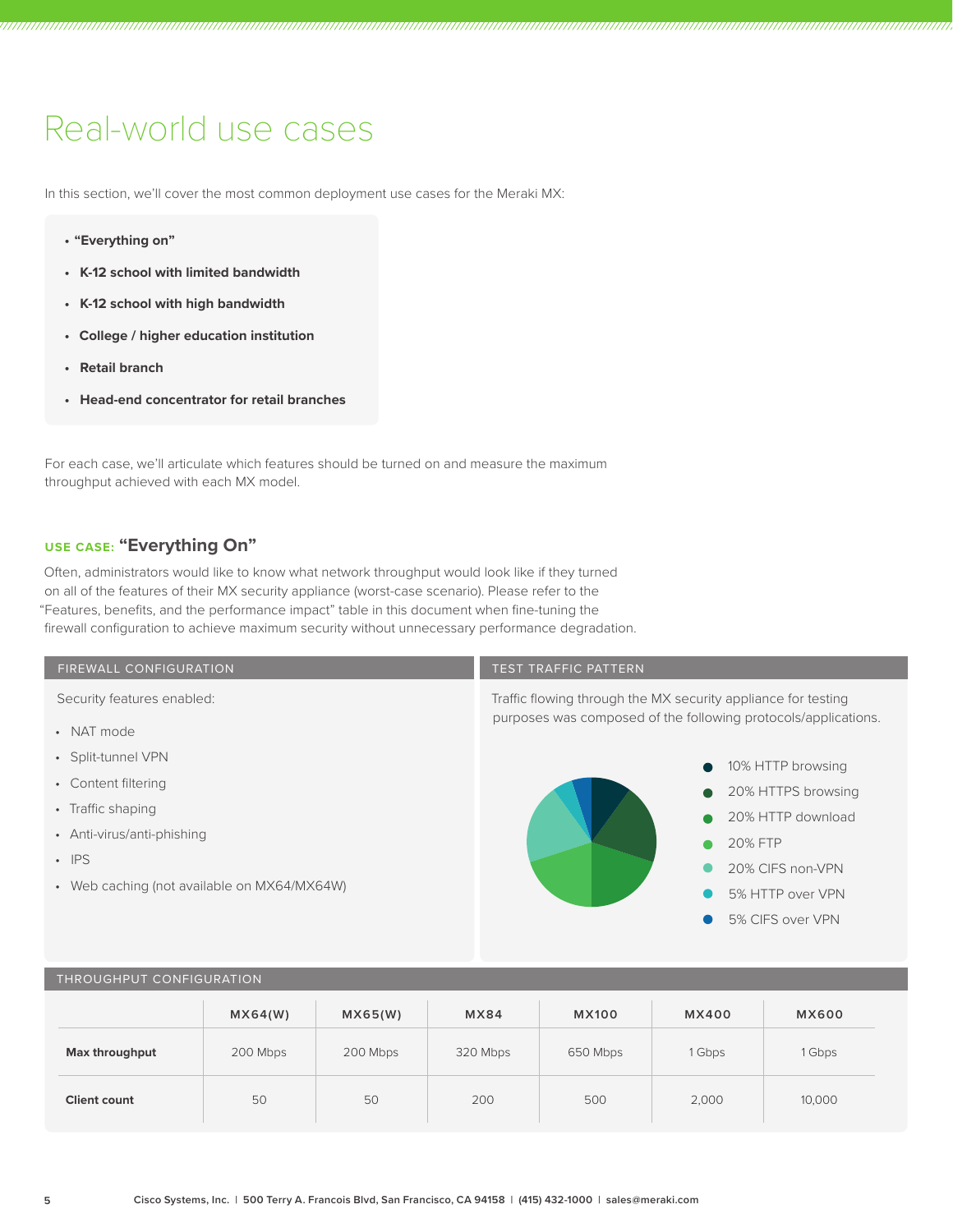#### **USE CASE: K-12 school with limited bandwidth**

Schools need strong URL filtering, application control and security features. In addition, schools with low bandwidth also need traffic shaping and web caching.

#### TEST TRAFFIC PATTERN Traffic flowing through the MX security appliance for testing purposes was composed of the following protocols/applications. The traffic is heavily skewed towards HTTP/S (70%). **MX64(W) MX65(W) MX84 MX100 MX400 MX600 Max throughput** 200 Mbps 200 Mbps 450 Mbps 750 Mbps 1 Gbps 1 Gbps 1 Gbps FIREWALL CONFIGURATION Security features enabled: • NAT mode • Content filtering • Layer 7 Firewall • Traffic shaping • Anti-virus/anti-phishing • Google safe-search • YouTube for Schools • Web caching (not available on MX64/MX64W) THROUGHPUT CONFIGURATION 20% HTTP browsing 15% HTTPS browsing 35% HTTP download 30% FTP to simulate other TCP traffic

**Client count 50 50 200 500 2,000 10,000** 

|  |  |  | USE CASE: K-12 school with high bandwidth |
|--|--|--|-------------------------------------------|

Schools with high-bandwidth may not need Web caching or traffic shaping.

#### FIREWALL CONFIGURATION

Security features enabled:

- NAT mode
- Content filtering
- Layer 7 Firewall
- Anti-virus/anti-phishing
- Google safe-search
- YouTube for Schools

#### TEST TRAFFIC PATTERN

Traffic flowing through the MX security appliance for testing purposes was composed of the following protocols/applications. The traffic is heavily skewed towards HTTP/S (70%).



#### THROUGHPUT CONFIGURATION

|                     | MX64(W)  | MX65(W)  | MX84     | <b>MX100</b> | <b>MX400</b> | <b>MX600</b> |
|---------------------|----------|----------|----------|--------------|--------------|--------------|
| Max throughput      | 200 Mbps | 200 Mbps | 450 Mbps | 750 Mbps     | 1 Gbps       | 1 Gbps       |
| <b>Client count</b> | 50       | 50       | 200      | 500          | 2,000        | 10,000       |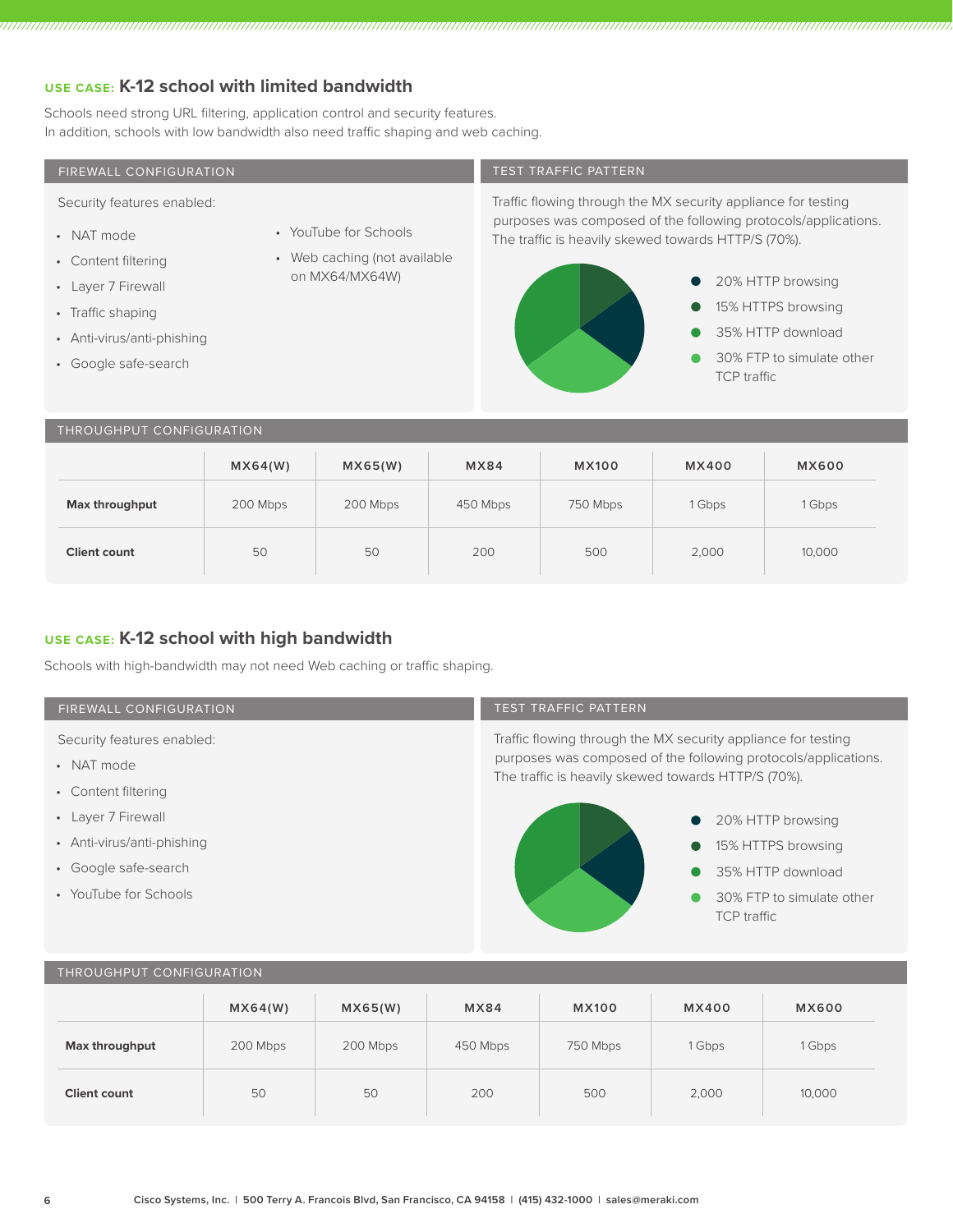#### **USE CASE: Higher-Ed firewall**

Higher-Ed institutions traditionally don't filter Web content due to freedom of speech concerns. Also, most Higher-Ed institutions have very high-throughput Internet access, so there is no need to do traffic shaping or Web caching.

| FIREWALL CONFIGURATION                   |          |          |             | <b>TEST TRAFFIC PATTERN</b>                                                                                                               |                     |                                 |  |  |
|------------------------------------------|----------|----------|-------------|-------------------------------------------------------------------------------------------------------------------------------------------|---------------------|---------------------------------|--|--|
| Security features enabled:               |          |          |             | Traffic (for testing purposes) was composed of the following                                                                              |                     |                                 |  |  |
| • NAT mode<br>• Anti-virus/anti-phishing |          |          |             | protocols/applications. Compared to the previous scenario,<br>there is more multimedia streaming (simulating a typical dorm<br>use case). |                     |                                 |  |  |
| • Layer 7 Firewall (block BitTorrent)    |          |          |             |                                                                                                                                           | 20% HTTP browsing   |                                 |  |  |
|                                          |          |          |             |                                                                                                                                           | 20% HTTPS browsing  |                                 |  |  |
|                                          |          |          |             |                                                                                                                                           | 20% HTTP download   |                                 |  |  |
|                                          |          |          |             |                                                                                                                                           | <b>20% FTP</b>      |                                 |  |  |
|                                          |          |          |             |                                                                                                                                           | 20% streaming media | (10% Amazon media, 10% Netflix) |  |  |
| THROUGHPUT CONFIGURATION                 |          |          |             |                                                                                                                                           |                     |                                 |  |  |
|                                          | MX64(W)  | MX65(W)  | <b>MX84</b> | <b>MX100</b>                                                                                                                              | <b>MX400</b>        | <b>MX600</b>                    |  |  |
| Max throughput                           | 200 Mbps | 200 Mbps | 450 Mbps    | 750 Mbps                                                                                                                                  | 1 Gbps              | 1 Gbps                          |  |  |

**Client count 50 50 200 500 2,000 10,000** 

#### **USE CASE: Retail branch with guest access**

Retailers are looking for a cost-effective yet secure solution to provide reliable VPN access for corporate applications like POS transactions, while offering a guest wireless access that is safe and filtered from inappropriate content.

#### FIREWALL CONFIGURATION

Security features enabled:

- NAT mode
- Split-tunnel VPN
- Content filtering
- Traffic shaping (max throughput on guest VLAN)
- Anti-virus/anti-phishing
- IPS

#### TEST TRAFFIC PATTERN

In this use case, retail traffic is a mixture of guest traffic (HTTP/S) as well as VPN traffic for file transfers, nightly backups and other corporate data.



#### THROUGHPUT CONFIGURATION

|                     | MX64(W)  | MX65(W)  | MX84     | <b>MX100</b> | <b>MX400</b> | <b>MX600</b> |
|---------------------|----------|----------|----------|--------------|--------------|--------------|
| Max throughput      | 200 Mbps | 200 Mbps | 320 Mbps | 650 Mbps     | 1 Gbps       | 1 Gbps       |
| <b>Client count</b> | 50       | 50       | 200      | 500          | 2,000        | 10,000       |